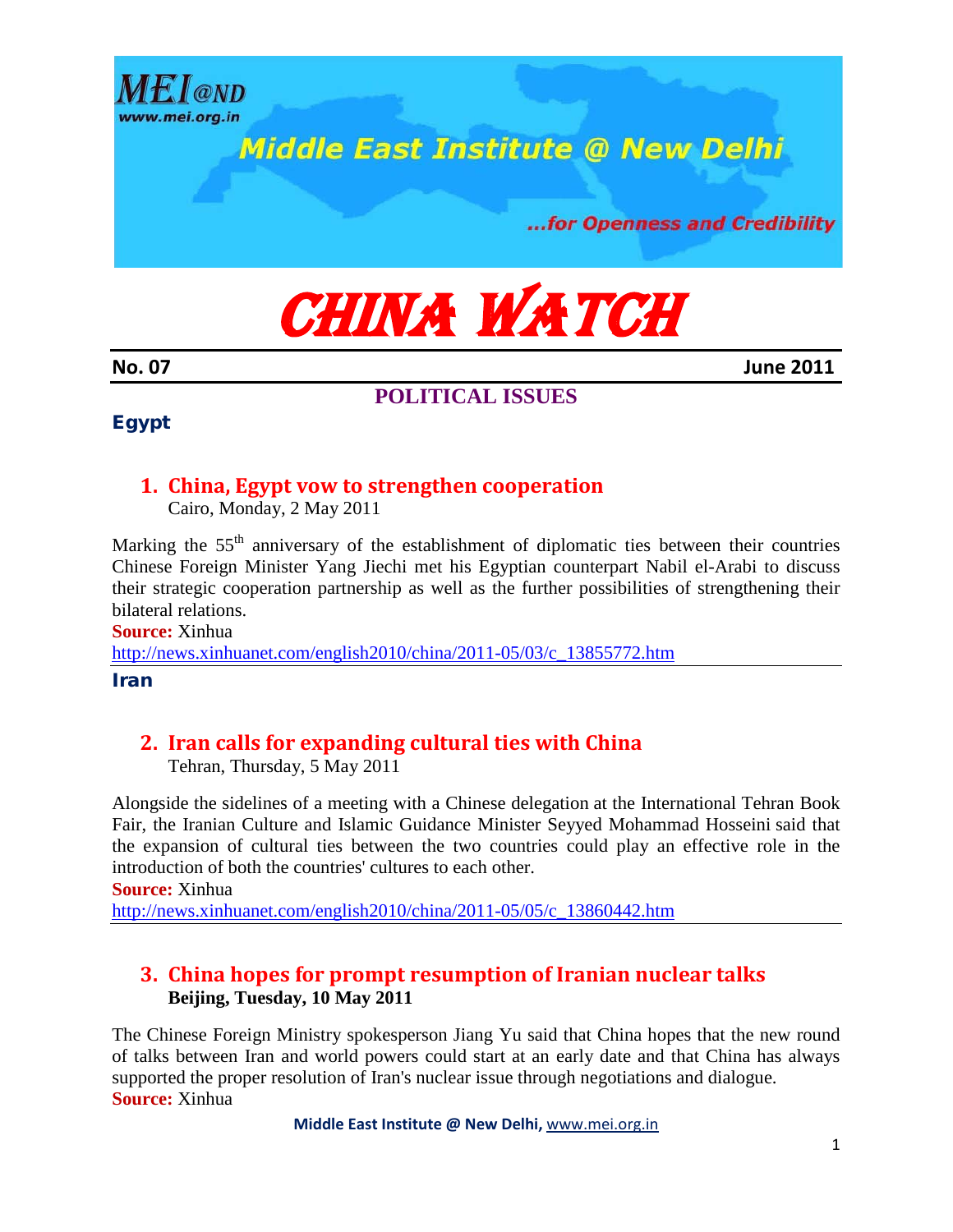### [http://news.xinhuanet.com/english2010/china/2011-05/10/c\\_13867981.htm](http://news.xinhuanet.com/english2010/china/2011-05/10/c_13867981.htm)

## **4. Iran invites China to visit disputed nuclear sites**

Beijing, Tuesday, 23 May, 2011

In a fresh effort to persuade the world that its atomic activities should not attract sanctions, Iran has invited China to visit its nuclear facilities, said the Iranian Foreign Minister Ali Akbar Salehi. He also stated that China could trust Iran as a stable supplier of oil to fuel its rapidly growing economy

**Source:** Reuters Africa

<http://af.reuters.com/article/energyOilNews/idAFL3E7GN0AG20110523>

## **5. Chinese, Iranian FMs meet on bilateral ties**

Beijing, Tuesday, 23 May, 2011

Chinese Foreign Minister Yang Jiechi met with his Iranian counterpart Ali Akbar Salehi, marking the  $40<sup>th</sup>$  anniversary of the establishment of bilateral ties between the two countries and praised the development of their relations. They exchanged views on the Iranian nuclear issue and the situation in the Middle East.

**Source:** Xinhua

[http://news.xinhuanet.com/english2010/china/2011-05/23/c\\_13889897.htm](http://news.xinhuanet.com/english2010/china/2011-05/23/c_13889897.htm) Also See: [http://news.xinhuanet.com/english2010/china/2011-05/24/c\\_13891964.htm](http://news.xinhuanet.com/english2010/china/2011-05/24/c_13891964.htm)

### Palestinian National Authority

## **6. China welcomes Fatah-Hamas reconciliation**

Beijing, Thursday, 5 May 2011

The Chinese Foreign Ministry stated that China welcomed the reconciliation between the two leading Palestinian factions, Fatah and Hamas, and hoped that it would help enhance unity and cooperation in Palestine, and promote the peace process in the Middle East.

**Source:** Xinhua

[http://news.xinhuanet.com/english2010/china/2011-05/05/c\\_13860573.htm](http://news.xinhuanet.com/english2010/china/2011-05/05/c_13860573.htm)

Israel

# **7. China calls for Palestine-Israel dialogues for peaceful co-existence**

Beijing, Tuesday, 24 May 2011

Following U.S. President Barack Obama's speech on the Middle East, the Chinese Foreign Ministry called for political dialogue and negotiations to 'resume peace in the Middle East and North African region.

**Source:** Xinhua

[http://news.xinhuanet.com/english2010/china/2011-05/24/c\\_13891873.htm](http://news.xinhuanet.com/english2010/china/2011-05/24/c_13891873.htm)

Libya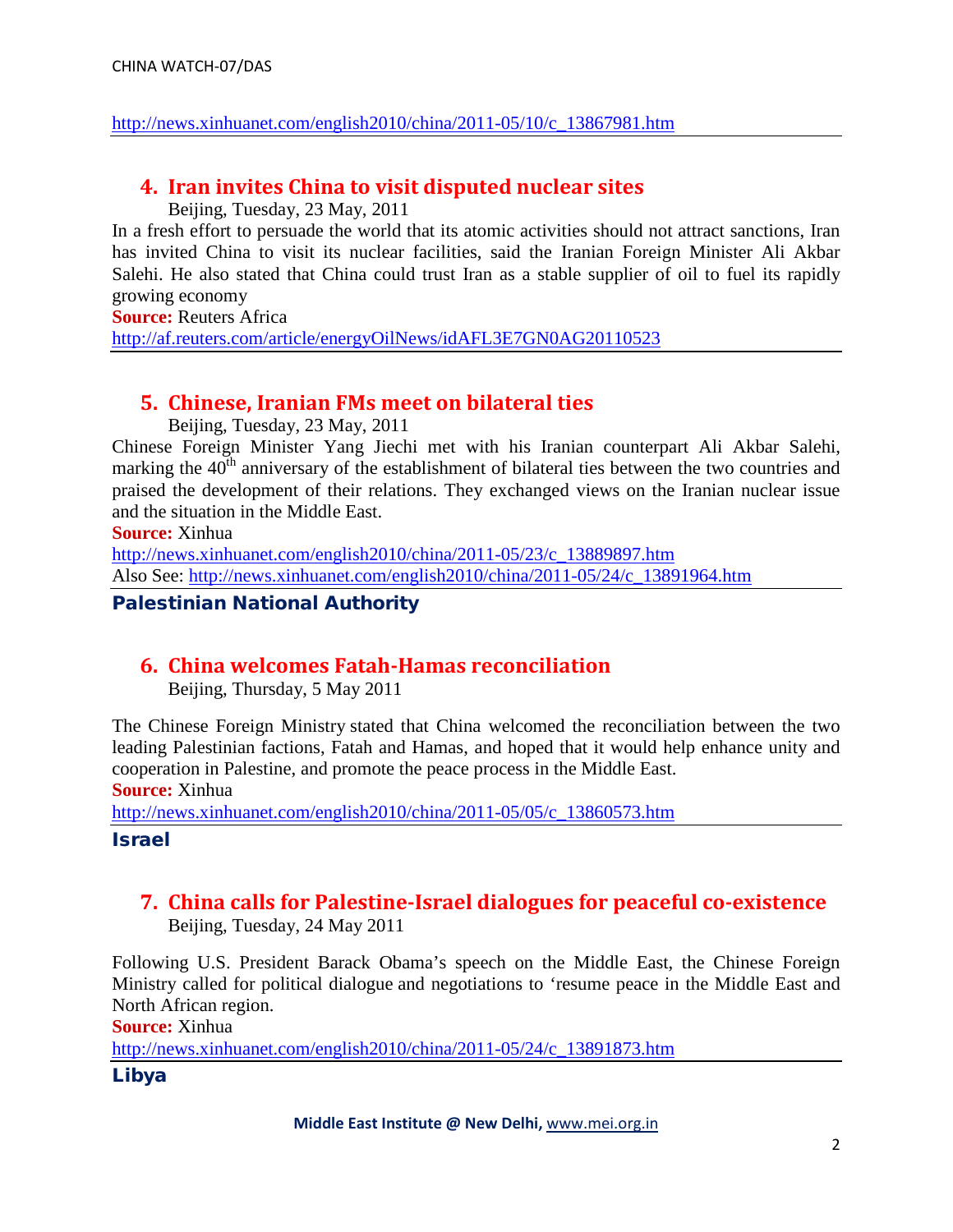## **8. China urges "immediate" end to Libya conflict**

Beijing, Monday, 2 May 2011

Expressing concern about the rising number of civilian casualties and reiterating that it has 'always opposed' any action not authorized by the Security Council, the Chinese Foreign Ministry urged an immediate end to the Libyan conflict.

**Source**: Reuters Africa

<http://af.reuters.com/article/topNews/idAFJOE74100C20110502> Also See:<http://english.cri.cn/6909/2011/05/03/1461s635485.htm>

Syria

## **9. UN resolution not to ease situation in Syria: FM**

Beijing, Tuesday, 31 May 2011

Highlighting the importance of Syria in maintaining regional balance China has said that that a UN Security Council resolution on Syria which has been drafted and distributed by some countries, will not help diffuse the current situation there.

**Source:** Xinhua

[http://news.xinhuanet.com/english2010/china/2011-05/31/c\\_13903747.htm](http://news.xinhuanet.com/english2010/china/2011-05/31/c_13903747.htm)

# **10. EU draft U.N. resolution on Syria could hurt stability: China**

Beijing, Tuesday, 31 May 2011

China has suggested that it could block any European draft resolution asking the United Nations Security Council to condemn Syria.

**Source:** Reuters

<http://www.reuters.com/article/2011/05/31/us-china-syria-idUSTRE74U22E20110531>

### Multilateral Issues

## **11. Chinese FM meets Arab League chief**

Cairo, Tuesday, 3 May 2011

Chinese Foreign Minister Yang Jiechi met with Arab League Secretary General Amr Moussa to discuss the deepening of bilateral cooperation between China and the Arab world as well as the joint promotion of the China-Arab Cooperation Forum.

**Source:** Xinhua

[http://news.xinhuanet.com/english2010/china/2011-05/03/c\\_13855878.htm](http://news.xinhuanet.com/english2010/china/2011-05/03/c_13855878.htm)

### **12. China, Arab countries seek deeper cooperation: Chinese FM** Cairo, Tuesday, 3 May 2011

On a two day visit to Egypt Chinese Foreign Minister Yang Jiechi met his Egyptian counterpart Nabil el-Arabi and Hussein Tantawi, chief of Egypt's Supreme Council of the Armed Forces.

**Middle East Institute @ New Delhi,** [www.mei.org.in](http://www.mei.org.in/)